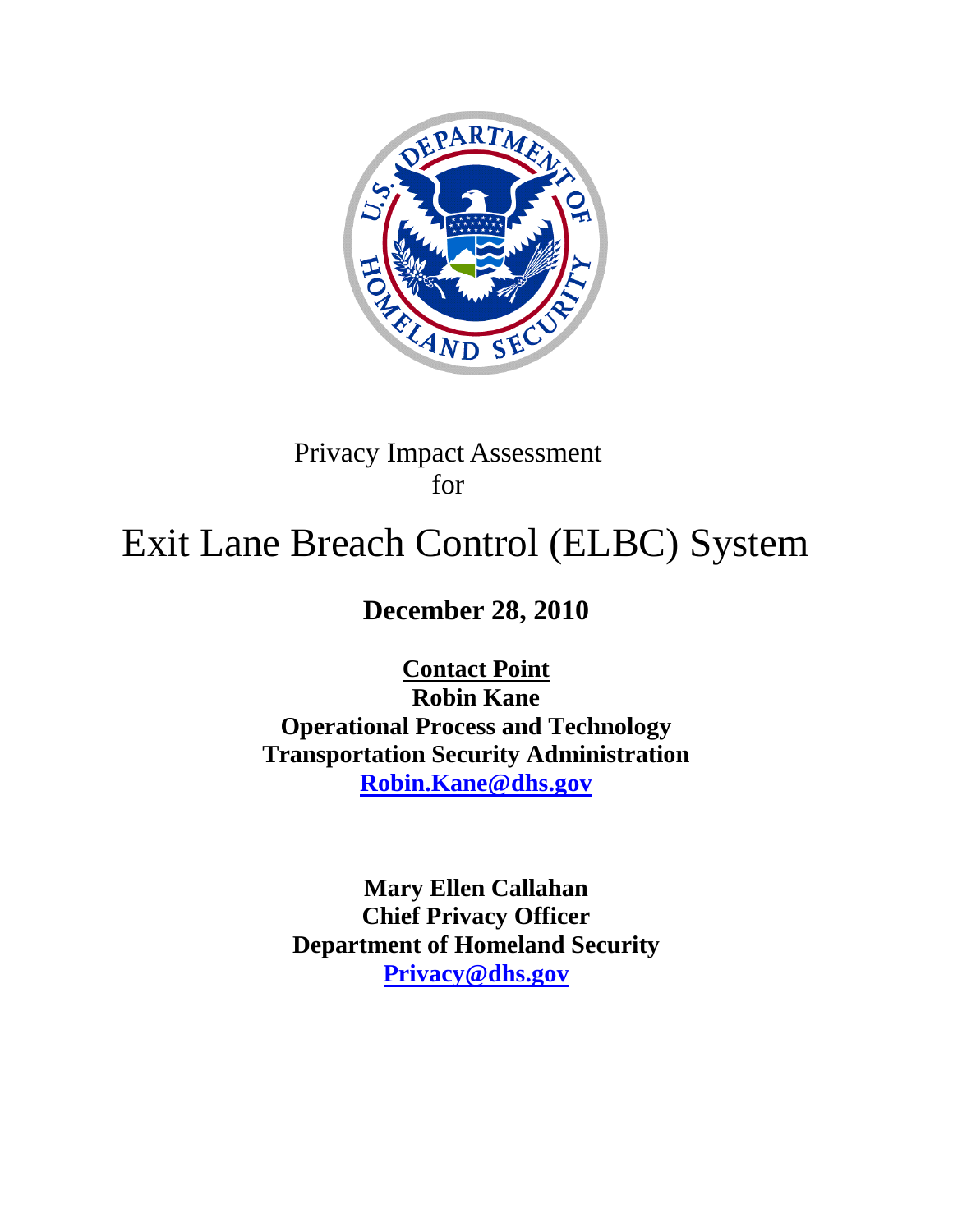

## **Abstract**

The Transportation Security Administration (TSA) is conducting an assessment of Exit Lane Breach Control (ELBC) systems for use in airports. The assessment will evaluate the ELBC systems' capability to monitor traffic flow at the exit lanes from the sterile areas of the airport and initiate an automated response if it appears that an individual is entering the sterile area through the exit lane. TSA will make results of the assessment available to airports seeking to implement such systems. This Privacy Impact Assessment (PIA) is being conducted to provide transparency into TSA testing affecting the public and the collection of images as part of the assessment. If TSA decides to implement such systems for its own use, a new PIA will be conducted.

### **Introduction**

In response to Congressional requirements included in the Implementing Recommendations of the 9/11 Commission Act of 2007, Public Law 110-53, TSA is conducting an assessment of Exit Lane Breach Control (ELBC) systems.<sup>[1](#page-1-0)</sup>

Today, airports use closed-circuit television (CCTV) systems at many locations for a variety of loss prevention, law enforcement, and security purposes. TSA is testing the ELBC system, which consists of software that analyzes the movement of traffic through cameras placed to monitor the exit lane, and hardware consisting of sensors to monitor the exit lane, alarms (siren and/or flashing lights), and possibly barriers, such as doors. The ELBC system integrates video, sensor, alarm, and barrier technologies that support the automated or manual detection and response to unauthorized persons and objects entering the sterile area of an airport terminal from the non-sterile area via an exit lane. The ELBC system monitors the exit lane and the non-sterile area, and sterile area immediately abutting the exit lane. Using video analytics and sensor inputs, the ELBC identifies traffic anomalies at the exit lanes indicative of a breach or potential breach of the sterile area. As appropriate, the ELBC system will automatically activate audio and/or visual alarms and, possibly deploy physical barriers when warranted to limit the individual's or object's access to the sterile area. TSA will assess the technology using cameras installed by TSA for the test. Images captured by the test cameras will either be transmitted on a stand-alone network created for the test that is monitored by a TSA officer, or will be integrated into the existing airport CCTV network, as available. TSA is assessing the ELBC system to determine the effectiveness of such a system.

The video analytics of the ELBC software identify anomalous movement (such as movement leading into the exit lane) or loitering. Accordingly, the CCTV images will not be associated with any individuals unless they are required to be used as part of an enforcement proceeding against an individual who has attempted to enter the sterile area through an exit point. CCTV images will be shared with the airport authorities where existing camera networks will be used in the assessment, as well as with law enforcement if there is an incident or as otherwise authorized.

<span id="page-1-0"></span> $<sup>1</sup>$  Section 1613. Pilot Project to Test Different Technologies at Airport Exit Lanes. (a) In General.—The Administrator of the</sup> Transportation Security Administration shall conduct a pilot program at not more than 2 airports to identify technologies to improve security at airport exit lanes.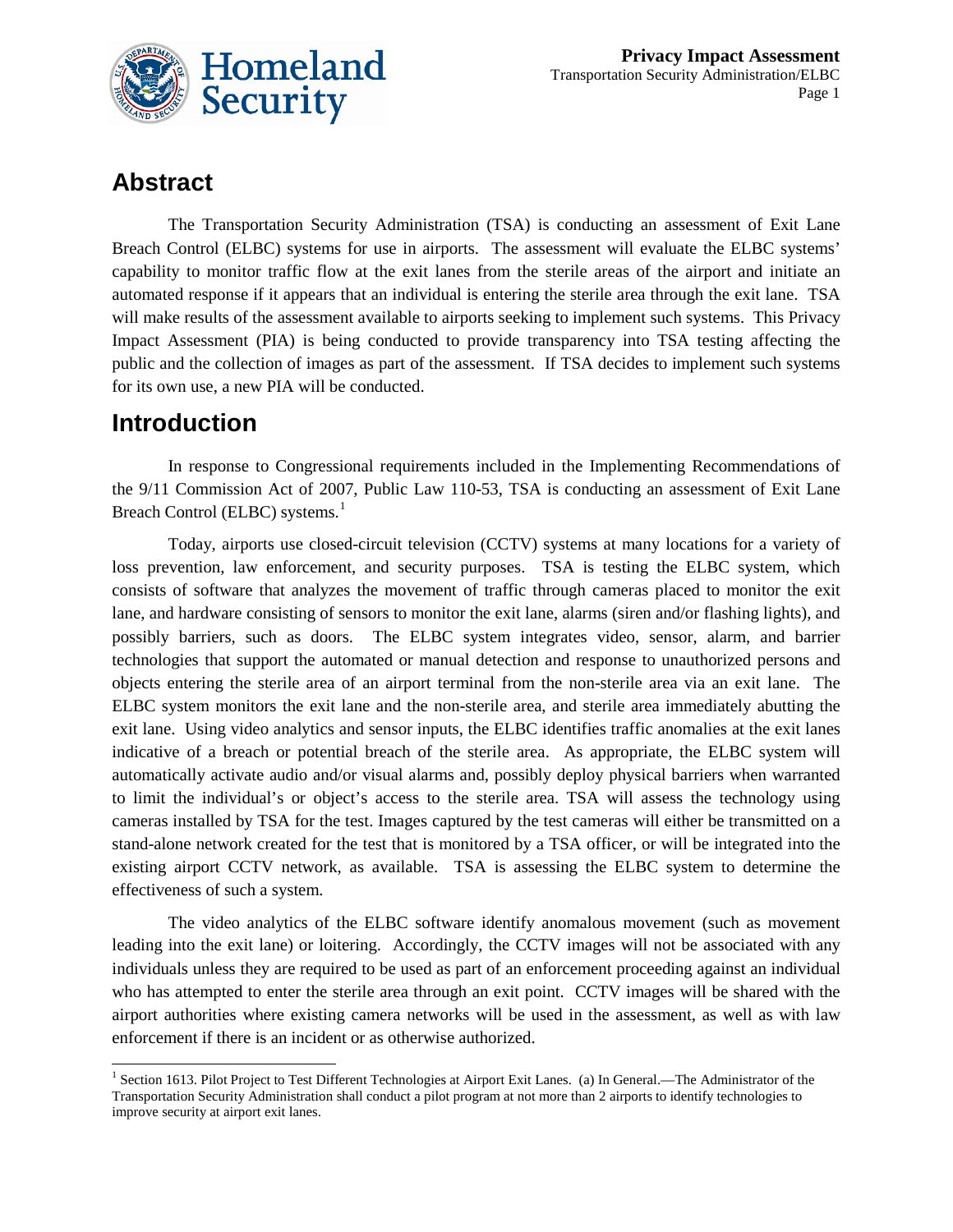

## **Fair Information Practice Principles (FIPPs)**

The Privacy Act of 1974 articulates concepts of how the federal government should treat individuals and their information and imposes duties upon federal agencies regarding the collection, use, dissemination, and maintenance of personally identifiable information. The Homeland Security Act of 2002 Section 222(2) states that the Chief Privacy Officer shall assure that information is handled in full compliance with the fair information practices as set out in the Privacy Act of 1974 and shall assure that technology sustains and does not erode privacy.

In response to this obligation, the DHS Privacy Office has developed a set of Fair Information Practice Principles (FIPPs) from the underling concepts of the Privacy Act, which encompass the full breadth and diversity of the information and interactions of DHS. The FIPPs account for the nature and purpose of the information being collected in relation to DHS's mission to preserve, protect, and secure. Given the particular technologies and the scope and nature of their use, TSA used the DHS Privacy Office FIPPs PIA template.

#### **1. Principle of Transparency**

*Principle: DHS should be transparent and provide notice to the individual regarding its collection, use, dissemination, and maintenance of personally identifiable information (PII). Technologies or systems using PII must be described in a SORN and PIA, as appropriate. There should be no system the existence of which is a secret.*

Existing signage clearly identifies the sterile and non-sterile portions of the airport and the existence of monitoring at those egress points. The use of CCTV and any notification to individuals is the responsibility of local airport authority policies. TSA is providing general notice of this assessment through this PIA.

#### **2. Principle of Individual Participation**

*Principle: DHS should involve the individual in the process of using PII. DHS should, to the extent practical, seek individual consent for the collection, use, dissemination, and maintenance of PII and should provide mechanisms for appropriate access, correction, and redress regarding DHS's use of PII.*

Generally, individuals do not have an opportunity to provide consent to the collection of images by the ELBC system. Currently, exit lanes are manned by TSA or airport personnel, and there are signs indicating that entry is prohibited. Individuals who proceed to enter the exit lane are currently subject to observation and appropriate response by TSA or airport personnel. CCTV systems capture the actual event and are not subject to correction or redress. It may be possible to access the CCTV images through an appropriate request under the Freedom of Information Act or appropriate state equivalent to the airport authority.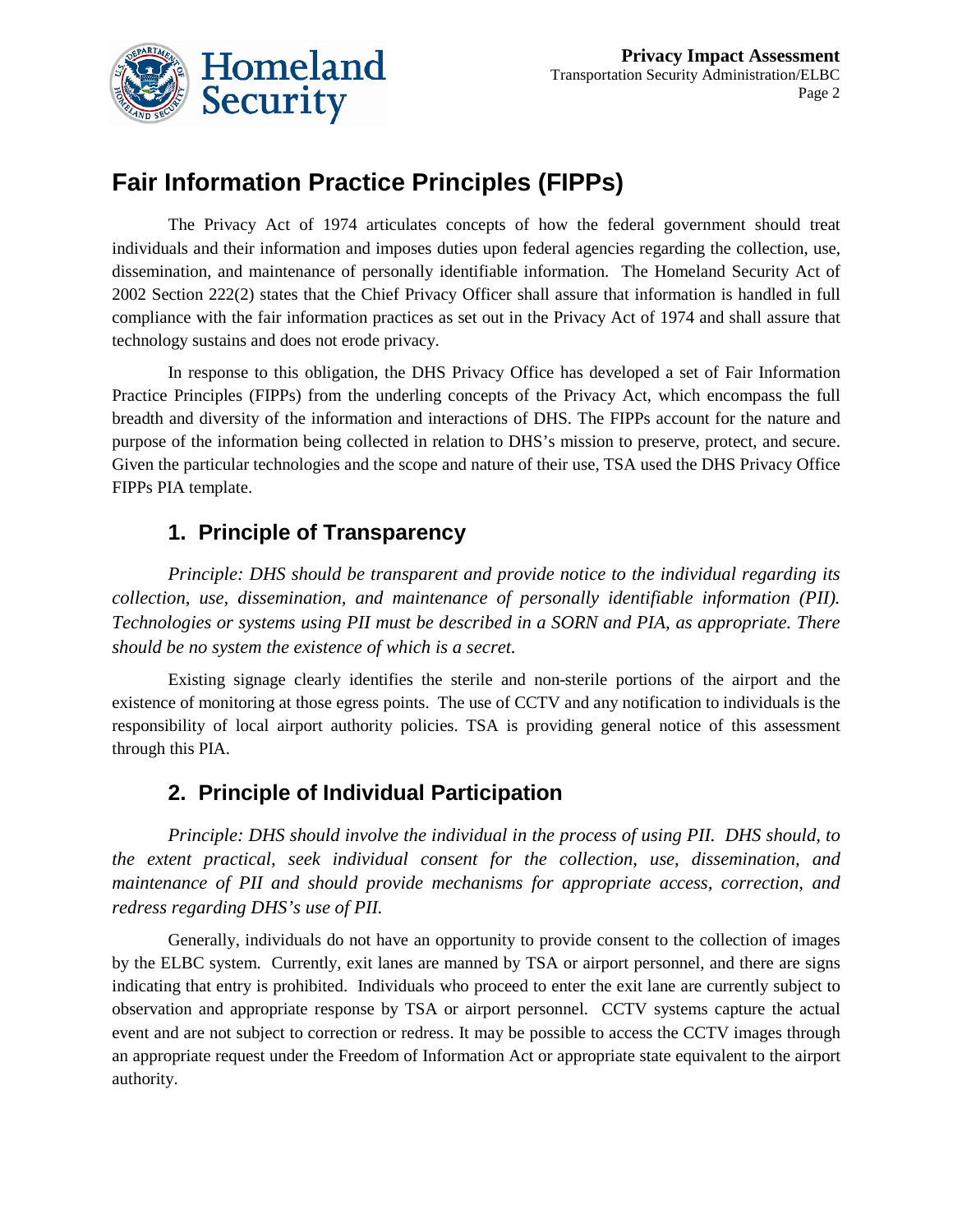

#### **3. Principle of Purpose Specification**

*Principle: DHS should specifically articulate the authority which permits the collection of PII, to include images, and specifically articulate the purpose or purposes for which the PII is intended to be used.*

TSA is responsible for security in all modes of transportation, including commercial aviation.<sup>[2](#page-3-0)</sup> Congress directed TSA to conduct "research, development, testing and evaluation of threats carried on persons boarding aircraft or entering secure areas, including detection of weapons, explosives, and components of weapons of mass destruction."<sup>[3](#page-3-1)</sup> Specifically, the Implementing Recommendations of the 9/11 Commission Act of 2007 require TSA to conduct a pilot program to identify ELBC technologies that minimize the risk of unauthorized access, reduce resource requirements at the exit lane, and maintain or exceed the existing level of security. In the event that an individual attempts to breach the exit lane, the CCTV images may be used by TSA to determine an appropriate operational response or civil penalty. If law enforcement is involved, video images may be used by law enforcement to determine an appropriate enforcement response.

Pursuant to these authorities, as well as its general authorities to conduct research and development to enhance transportation security, TSA is testing and evaluating the performance capabilities and technical viability of ELBC technologies. TSA will share assessment results with airport authorities that may be seeking to utilize such technology.

#### **4. Principle of Minimization**

*Principle: DHS should only collect PII that is directly relevant and necessary to accomplish the specified purpose(s) and only retain PII for as long as is necessary to fulfill the specified purpose(s). PII should be disposed of in accordance with DHS records disposition schedules as approved by the National Archives and Records Administration (NARA).*

CCTV images collected as part of the assessment will appear to the Transportation Security Officer or airport authority personnel responsible for maintaining the security of the exit lane either in real-time or following an alert. In accordance with TSA's records disposition schedule, N1-560-04-3, CCTV images that do not document an incident will be destroyed after 14 days, CCTV images that document an incident not needed as evidence will be destroyed 14 days after date of recording or date of determination, whichever is later, and CCTV images that document an incident needed as evidence will be permanently retained.

In some instances, TSA may share the image with law enforcement and transportation facility operators if it is necessary to locate an individual who has moved out of the area before there has been an opportunity to resolve the incident.

<span id="page-3-0"></span><sup>&</sup>lt;sup>2</sup> <sup>2</sup> 49 USC §114.

<span id="page-3-1"></span><sup>3</sup> 49 USC §137.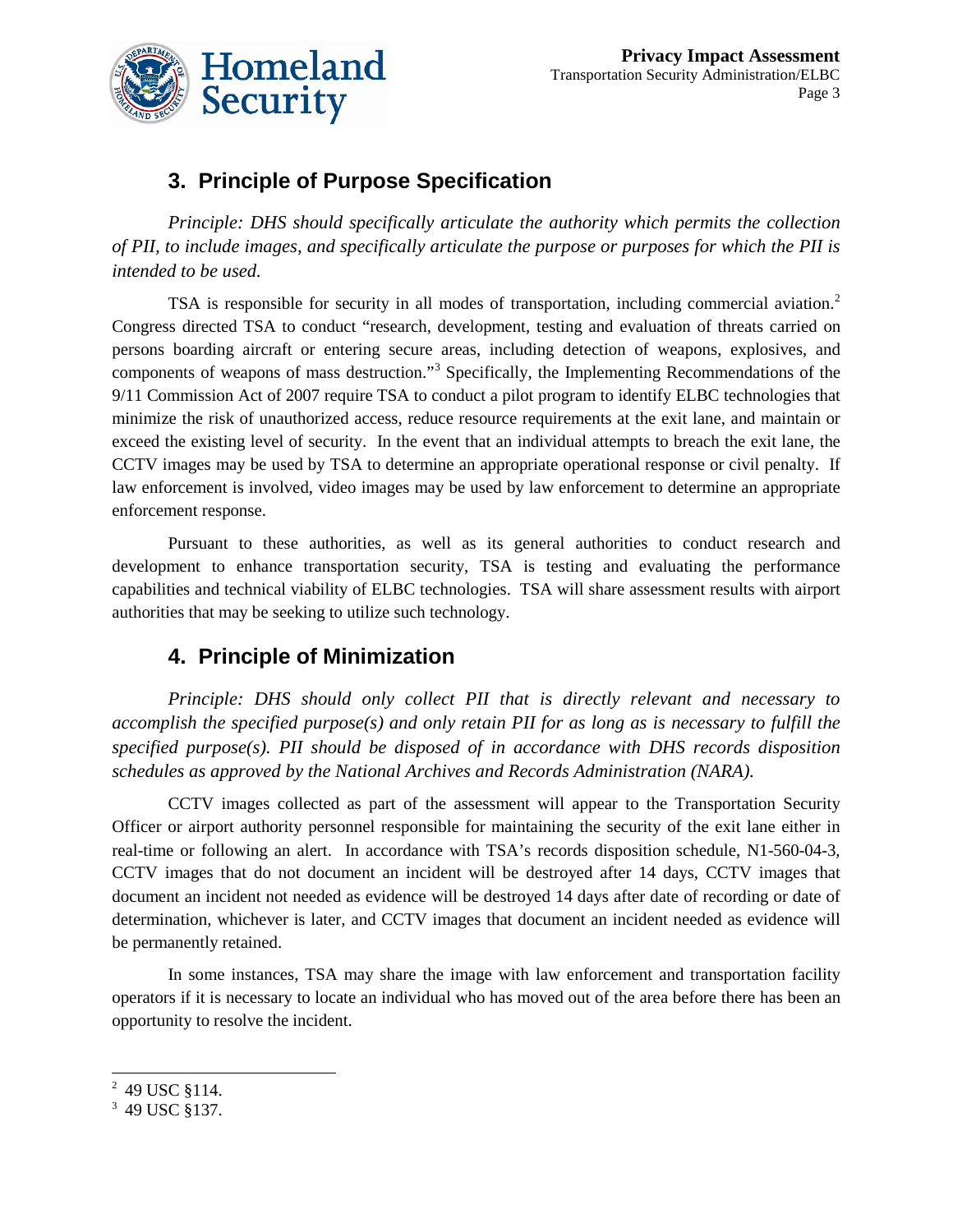

If an incident report is generated, the image may be appended to the incident report and retained. These records are covered by TSA's Privacy Act system of records, DHS/TSA 001 Transportation Security Enforcement Records System (TSERS) (May 19, 2010, 75 FR 28042). In addition, the image may be provided to local law enforcement for their law enforcement report. After the image is appended to the incident report, it will be deleted from the ELBC.

#### **5. Principle of Use Limitation**

*Principle: DHS should use PII solely for the purpose(s) specified in the notice. Sharing PII outside the Department should be for a purpose compatible with the purpose for which the PII was collected.*

The images captured by the ELBC are the same images that are viewed by the naked eye and do not contain any associated personally identifiable information. The assessment team may review captured CCTV images to determine if the ELBC system is functioning as expected. When there is no indication of an anomaly, the video of the monitored area is deleted after 14 days. When there is an indication of an anomaly and an incident report is generated, the image may be appended to the incident report and retained. These records are covered by TSA's Privacy Act system of records, DHS/TSA 001 Transportation Security Enforcement Records System (TSERS). In addition, the image may be provided to local law enforcement for their law enforcement report.

#### **6. Principle of Data Quality and Integrity**

*Principle: DHS should, to the extent practical, ensure that PII, including images, is accurate, relevant, timely, and complete, within the context of each use of the PII.*

The images collected by the ELBC system are similar to CCTV or other camera images. Accordingly, these images are accurate, timely, and complete, and are directly relevant to detecting the presence of an anomaly in exit lane traffic.

The minimal privacy risk associated with this technology is the retention of the image of an individual that is the same as what that individual presents to the general public and which does not contain any other PII. The privacy risk is minimal because TSA only retains ELBC images under a limited set of circumstances as discussed in Sections 4 and 5.

ELBC does not collect additional personally identifiable information (such as name); thus individuals remain anonymous to TSA unless the interaction leads to an incident report.

#### **7. Principle of Security**

*Principle: DHS should protect PII, including images, through appropriate security safeguards against risks such as loss, unauthorized access or use, destruction, modification, or unintended or inappropriate disclosure.*